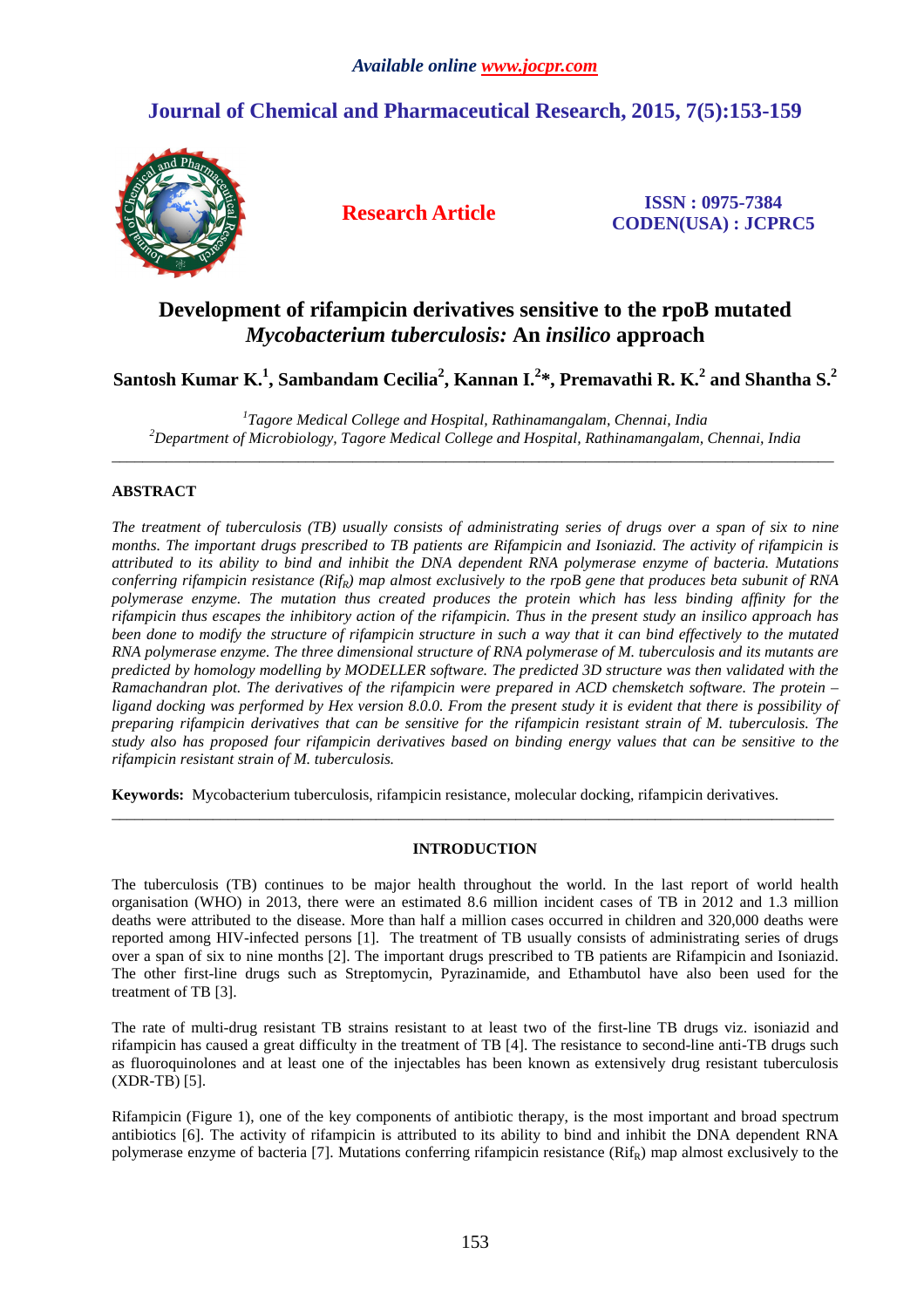*rpoB* gene, that produces beta subunit of RNA polymerase enzyme [8,9]. The mutation thus created produces the protein which has less binding affinity for the rifampicin thus escapes the inhibitory action of the rifampicin [10].

*\_\_\_\_\_\_\_\_\_\_\_\_\_\_\_\_\_\_\_\_\_\_\_\_\_\_\_\_\_\_\_\_\_\_\_\_\_\_\_\_\_\_\_\_\_\_\_\_\_\_\_\_\_\_\_\_\_\_\_\_\_\_\_\_\_\_\_\_\_\_\_\_\_\_\_\_\_\_*



**Figure 1: Rifampicin** 

The change in the amino acid residue(s) in the rifampicin binding site of the mutated RNA polymerase enzyme is the key to the rifampicin resistance of the *M. tuberculosis.* The change thus occurred never allows the rifampicin to bind to the RNA polymerase there by escapes its inhibition. Thus in the present study an *insilico* approach has been made to modify the structure of rifampicin structure in such a way that it can bind effectively to the mutated RNA polymerase enzyme.

## **EXPERIMENTAL SECTION**

The work was performed in the bioinformatics facility of Department of Microbiology, Tagore Medical College and Hospital.

#### **Prediction of three dimensional structures of proteins**

The three dimensional structure of beta sub unit of RNA polymerase of *M. tuberculosis* and its mutants are predicted by homology modelling. It is the method to determine 3D structure of protein with the help of 3D structure of homologous proteins. Softwares used were Modeller 9.11 and Easy modeller 2.0 GUI [11]. First the primary structure of beta sub unit of RNA polymerase of *M. tuberculosis* was retrieved from UniProtKB database (www.uniprot.org/help/uniprotkb ). The primary structure in FASTA format was submitted in BLASTp (*blast.ncbi.nlm.nih.gov*/) to find the homologous proteins. The proteins of low e value were selected for further study. The 3D structures of the homologous proteins (Table 1) were retrieved from RCSB database (*www.rcsb.org/* ). The 3D structures of homologous proteins were submitted along with the primary structure of beta sub unit of RNA polymerase of *M. tuberculosis* to Modeller software through GUI Easy Modeller. The predicted 3D structure was then validated with the Ramachandran plot. It was also further validated in ProQ online tool (www.sbc.su.se/~bjornw/ProQ*).* The primary structures of beta sub unit of RNA polymerase of various rifampicin resistant strains of *M. tuberculosis* were also collected from uniprotKb. The name of the various strains with the details of the mutation is given in Table 2. These are also subjected to homology modelling to develop the 3D structure.

| Table 1: The name of the homologous proteins and their RCSB code |  |
|------------------------------------------------------------------|--|
|------------------------------------------------------------------|--|

| S. No. | Name of the protein                                 | <b>RCSB</b> code |
|--------|-----------------------------------------------------|------------------|
| Ι.     | <i>Thermus aquaticus</i> core RNA Polymerase        | 1HOM             |
| 2.     | Recombinant <i>Thermus aquaticus</i> RNA Polymerase | 2GHO             |
| 3.     | <i>Thermus aquaticus</i> RNA Polymerase holoenzyme  | 11.9U            |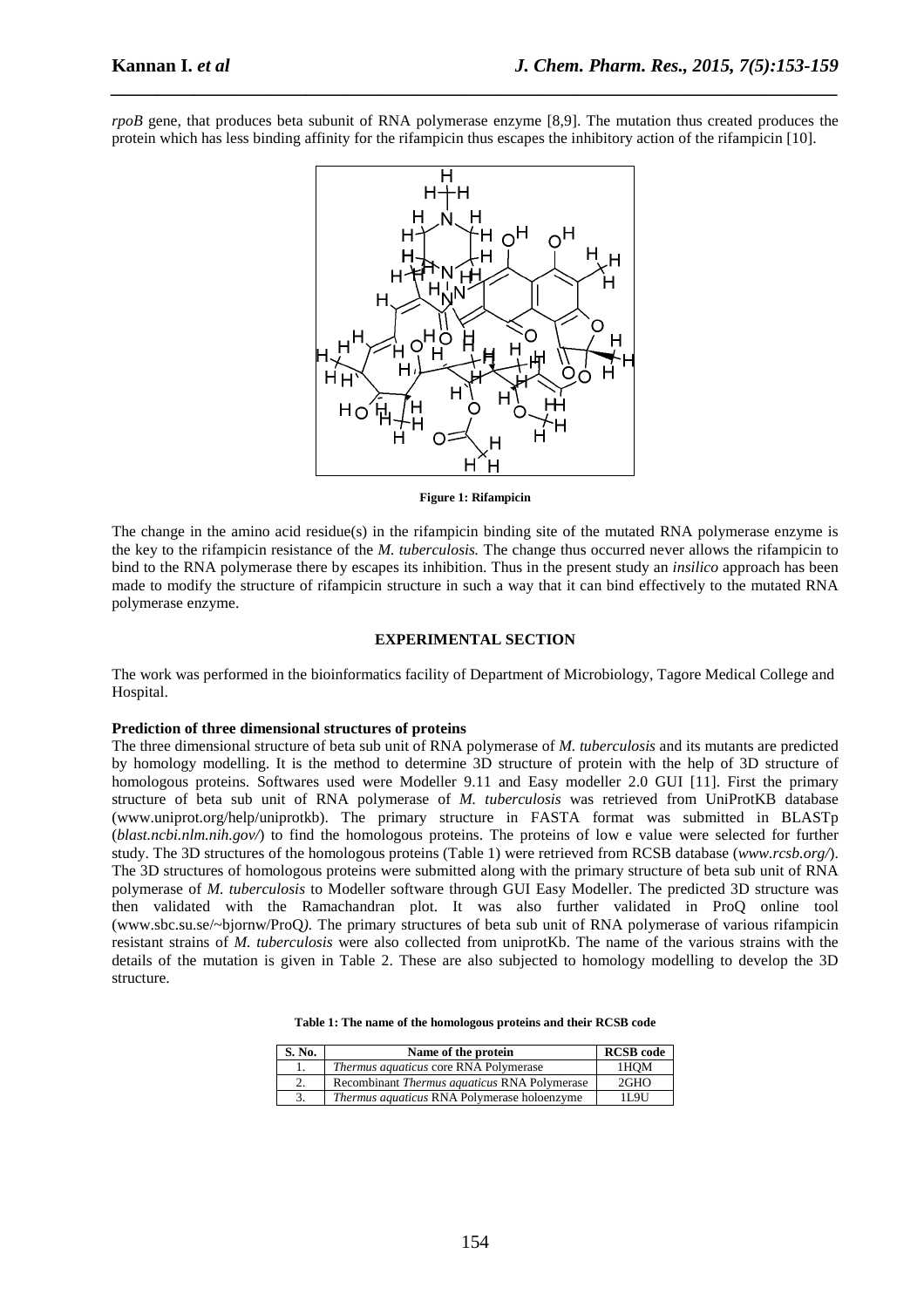| Position(s) | Length         | Description of mutation and the name of the strain                |
|-------------|----------------|-------------------------------------------------------------------|
| $423 - 423$ | 1              | $V \rightarrow A$ in strain: vr1; rifampicin-resistant.           |
| $436 - 436$ | 1              | $L \rightarrow P$ in strain: vr2; rifampicin-resistant.           |
| $437 - 437$ | 1              | $S \rightarrow T$ in strain: vr3; rifampicin-resistant.           |
| $438 - 441$ | $\overline{4}$ | $QFMD \rightarrow H$ in strain: RJ49; rifampicin-resistant.       |
| $438 - 438$ | 1              | $Q \rightarrow L$ in strain: vr4; rifampicin-resistant.           |
| $439 - 439$ | 1              | $F \rightarrow V$ in strain: RJ37; rifampicin-resistant.          |
| $440 - 443$ | $\overline{4}$ | Missing in strain: RJ55; rifampicin-resistant.                    |
| $441 - 441$ | 1              | $D \rightarrow V$ in strain: vr3; rifampicin-resistant.           |
| $449 - 452$ | $\overline{4}$ | LTHK $\rightarrow$ WPQ in strain: RJ48; rifampicin-resistant.     |
| $451 - 451$ | 1              | $H \rightarrow D$ in strain: vr5; rifampicin-resistant.           |
| $451 - 451$ | 1              | $H \rightarrow L$ in strain: SP28; rifampicin-resistant.          |
| $451 - 451$ | 1              | $H \rightarrow N$ in strain: vr6; rifampicin-resistant.           |
| $451 - 451$ | 1              | $H \rightarrow P$ in strain: vr8; rifampicin-resistant.           |
| $451 - 451$ | 1              | $H \rightarrow Q$ in strain: vr1; rifampicin-resistant.           |
| $451 - 451$ | 1              | $H \rightarrow R$ in strain: vr7; rifampicin-resistant.           |
| $456 - 456$ | 1              | $S \rightarrow L$ in strain: vr11 and RJ37; rifampicin-resistant. |
| $456 - 456$ | 1              | $S \rightarrow Q$ in strain: vr9; rifampicin-resistant.           |
| $456 - 456$ | 1              | $S \rightarrow W$ in strain: vr10; rifampicin-resistant.          |
| $458 - 458$ | 1              | $L \rightarrow P$ in strain: vr12 and SP22; rifampicin-resistant. |

*\_\_\_\_\_\_\_\_\_\_\_\_\_\_\_\_\_\_\_\_\_\_\_\_\_\_\_\_\_\_\_\_\_\_\_\_\_\_\_\_\_\_\_\_\_\_\_\_\_\_\_\_\_\_\_\_\_\_\_\_\_\_\_\_\_\_\_\_\_\_\_\_\_\_\_\_\_\_* **Table 2: The name of the various strains with the details of the mutation** 

### **Generation of rifampicin derivatives**

The structure of rifampicin is obtained from pubchem database in sdf format. The structure was converted to MDL format in Open Babel software (www.vcclab.org/lab/babel/start.html). The derivatives of the rifampicin were prepared in ACD chemsketch software. ACD/ChemSketch is the powerful all-purpose chemical drawing and graphics package from ACD/Labs developed to draw the desired molecules and to store it in various desired formats. It also helps to generate IUPAC names and to calculate certain chemical properties of the chemicals. The pharmocophore region of Rifampicin molecule is constituted by a β lactam ring which was maintained in the preparation of rifampicin derivatives. Hence only side chain modifications were performed to prepare the library of ligands for docking with the receptor RNA polymerase enzyme. A total of 120 derivatives were prepared and all the prepared compounds were saved in MDL format. Finally all the compounds were converted to pdb format by Open Babel software.

## **Protein – Ligand docking**

The protein – ligand docking was performed by Hex version 8.0.0. Hex is an interactive molecular graphics program for calculating and displaying feasible docking modes of pairs of protein and DNA molecules [12,13]. Hex can also calculate Protein-Ligand Docking, assuming the ligand is rigid, and it can superpose pairs of molecules using only knowledge of their 3D shapes. It uses Spherical Polar Fourier (SPF) correlations to accelerate the calculations and its one of the few docking programs which has built in graphics to view the result<sup>21</sup>.

The parameters used for the docking process were:

- 1. Correlation type Shape + Electrostatics
- 2. FFT Mode 3D
- 3. Post Processing- MM Energies
- 4. Grid Dimension 0.6
- 5. Receptor range 180
- 6. Ligand range 180
- 7. Twist range 360
- 8. Distance Range 40

## **RESULTS AND DISCUSSION**

#### **Three structure prediction**

The primary structure of beta subunit of RNA polymerase of *M. tuberculosis* was retrieved from UniprotKB database. The primary structure in FASTA format is shown in Figure 2. It consists of 1172 aminoacids.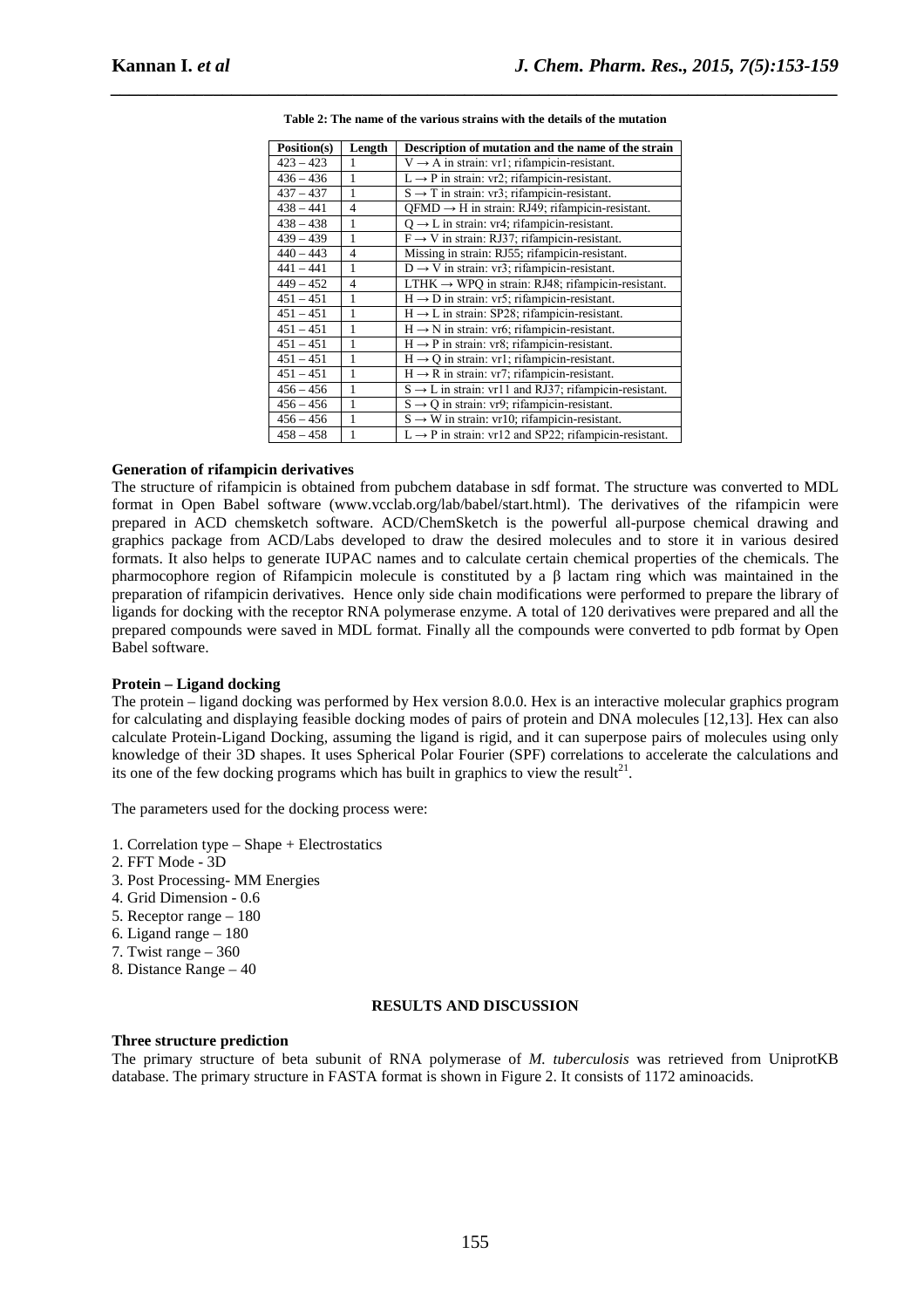

*\_\_\_\_\_\_\_\_\_\_\_\_\_\_\_\_\_\_\_\_\_\_\_\_\_\_\_\_\_\_\_\_\_\_\_\_\_\_\_\_\_\_\_\_\_\_\_\_\_\_\_\_\_\_\_\_\_\_\_\_\_\_\_\_\_\_\_\_\_\_\_\_\_\_\_\_\_\_*

**Figure 2: Primary sequence of beta subunit of DNA dependent RNA polymerase of** *M. tuberculosis* 

The 3D structure of beta subunit of RNA polymerase was successfully predicted by homology modelling. The predicted 3D structure is given in Figure 3. The structure is stored in pdb format for further use.



**Figure 3: Three dimensional structure of beta subunit of DNA dependent RNA polymerase of** *M. tuberculosis* **viewed by pymol molecular viewer** 

Similarly the 3D structures of other 19 mutant proteins were also successfully determined by homology modelling and were stored in pdb format.

#### **Validation of the structure**

The Ramachandran plot was generated from the predicted 3D structure of beta subunit of RNA polymerase to validate it. The Ramachandran plot is shown in Figure 4. From the figure it is seen that the most of the residues clustered tightly in the most-favoured regions with very few outliers showing that the predicted structure is good.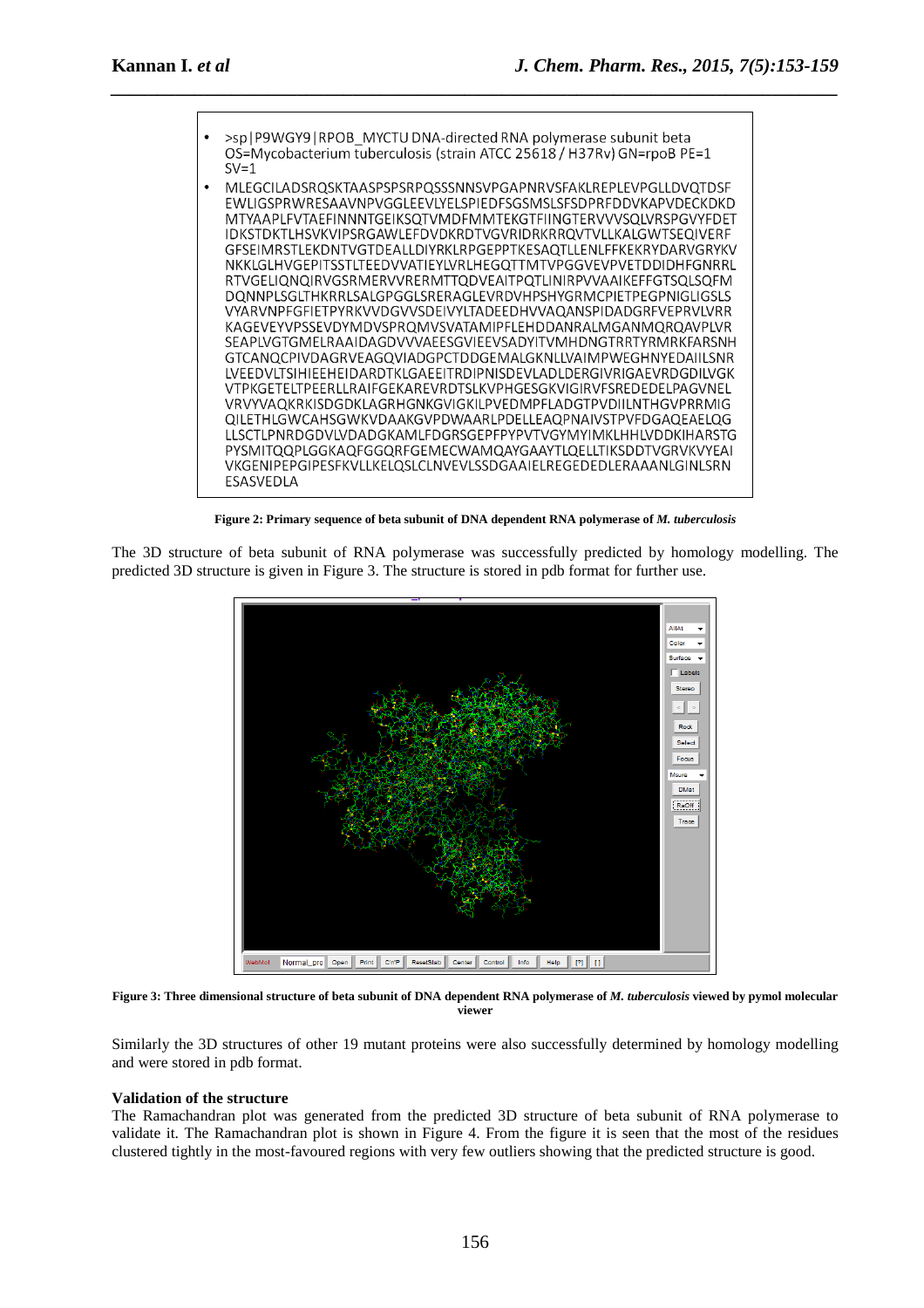The predicted structure was further validated by ProQ online tool. The predicted LGscore and Maxsub are 7.433 and 0.602 respectively. The values obtained shows that the predicted structure is extremely good model.

*\_\_\_\_\_\_\_\_\_\_\_\_\_\_\_\_\_\_\_\_\_\_\_\_\_\_\_\_\_\_\_\_\_\_\_\_\_\_\_\_\_\_\_\_\_\_\_\_\_\_\_\_\_\_\_\_\_\_\_\_\_\_\_\_\_\_\_\_\_\_\_\_\_\_\_\_\_\_*



Figure 4: Ramachandran plot of three dimensional structure of beta subunit of DNA dependent RNA polymerase of *M. tuberculosis* 

Similarly the 3D structures of all the mutated proteins were validated and were found to be good.

### **Molecular docking**

First the rifampicin was docked with the normal beta subunit of RNA polymerase to find its efficacy of binding. The docking pose of the rifampicin- beta subunit of RNA polymerase is shown in Figure 5. Its energy value was -324.72 which shows a very good binding.



**Figure 5: Docking pose of rifampicin- beta subunit of RNA polymerase performed in Hex 8.0** 

Similarly rifampicin and its 120 derivatives were docked with all the 19 mutated beta subunit of RNA polymerase. As expected the rifampicin showed a poor binding energy with the all the mutated beta subunit of RNA polymerase. Among the 120 rifampicin derivatives, four derivatives showed good binding energy with all 19 mutated beta subunit of RNA polymerase. The results are showed in Table 3.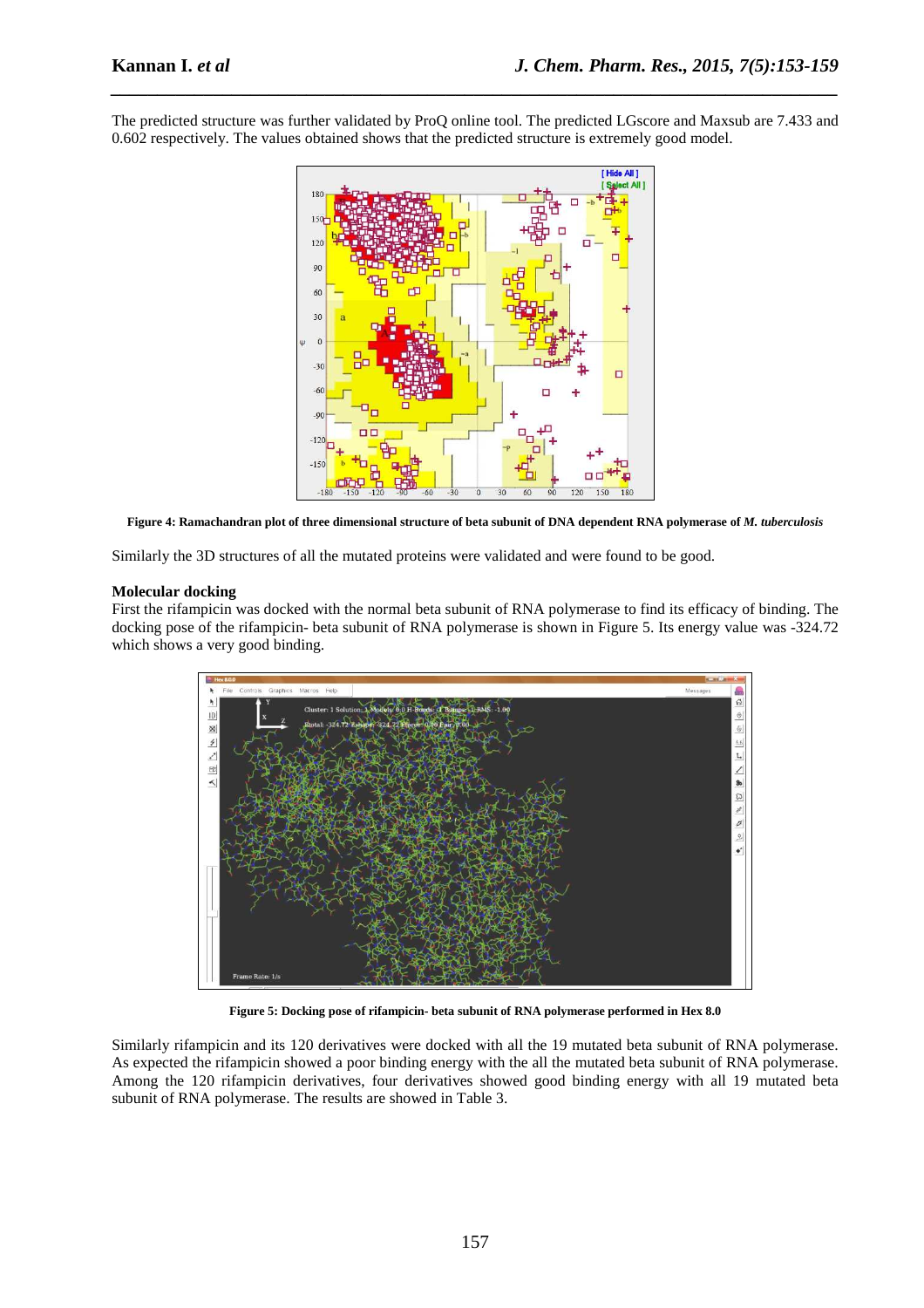| S. No. | Ligand       | Mean E value (K. Cal.) for 19 mutated RNA polymerase enzyme |
|--------|--------------|-------------------------------------------------------------|
| 1.     | Rifampicin   | $-28.6 + 7.2$                                               |
| 2.     | Derivative 1 | $-304.2 + 34.1$                                             |
| 3.     | Derivative 2 | $-312.8 + 44.6$                                             |
| 4.     | Derivative 3 | $-293.7 + 49.4$                                             |
| 5.     | Derivative 4 | $-306.8 \pm 37.7$                                           |

**Table 3: The mean docked energy values of the rifampicin and the selected four derivatives with all 19 mutated beta subunit of RNA polymerase enzyme** 

*\_\_\_\_\_\_\_\_\_\_\_\_\_\_\_\_\_\_\_\_\_\_\_\_\_\_\_\_\_\_\_\_\_\_\_\_\_\_\_\_\_\_\_\_\_\_\_\_\_\_\_\_\_\_\_\_\_\_\_\_\_\_\_\_\_\_\_\_\_\_\_\_\_\_\_\_\_\_*

The four rifampicin derivatives are simple substitutions of functional groups of rifampicin. The derivatives and the modifications from parent rifampicin are shown in Figure 6.



**Figure 6: Rifampicin derivatives having good binding energy to the mutated beta subunit of RNA polymerase enzyme of** *M. tuberculosis*

#### **CONCLUSION**

From the present study it is evident that there is possibility of preparing rifampicin derivatives that can be sensitive for the rifampicin resistant strain of *M. tuberculosis*. The study also has proposed four rifampicin derivatives that can be sensitive to the rifampicin resistant strain of *M. tuberculosis*.

#### **REFERENCES**

[1] World Health Organization. *Global Tuberculosis Report* **2013**; WHO/HTM/TB/2013.11: Geneva, Switzerland, 2013.

- [2] ED Chan, Iseman MD. *British Medical J* **2002**, 325, 1282-1286.
- [3] A Van rie, Enarson D. *The Lancet* **2006**, 368(9547), 1554–1556.
- [4] Prasad R. *Indian J Tub*. **2005**, 52,121-31.
- [5] NS Shah, Wright A, Bai GH. *Emerg Infect Dis* **2007**, 13(3), 380–387.
- [6] Sensi, P. *Rev. Infect. Dis*. **1983**, 3, 402–406.
- [7] Hartmann G, Honikel KO, Knusel, F, Nuesch J. *Biochim. Biophys. Acta* **1967**, 145, 843–844.
- [8] Ramaswamy S, Musser, JM. *Tuber. Lung Dis*. **1998**, 79, 3–29.
- [9] Heep M, Rieger U, Beck D, Lehn N. *Antimicrob. Agents and Chemotherapeutics* **2000**, 44, 1075–1077.

[10]Telenti A, Imboden P, Marchesi F, Lowrie, D, Cole S, Colston, MJ, Matter L, Schopfer K, Bodmer T. *Lancet*  **1993**, 341, 647–550.